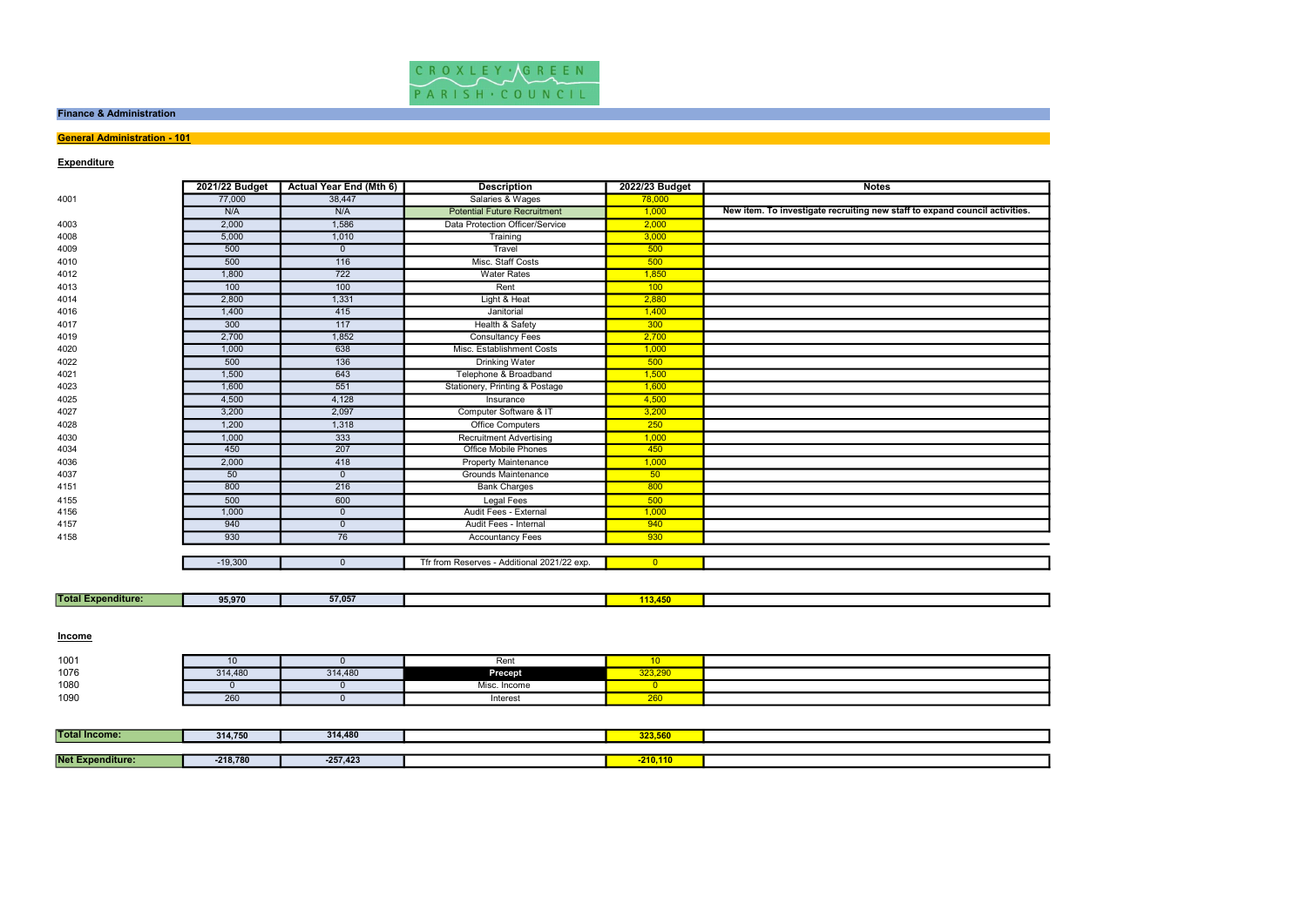#### Local Democracy - 102

## **Expenditure**

|                         | 2021/22 Budget | <b>Actual Year End</b> | <b>Description</b>                   | 2022/23 Budget | <b>Notes</b>                                           |
|-------------------------|----------------|------------------------|--------------------------------------|----------------|--------------------------------------------------------|
| 4024                    | 2,200          | 2,044                  | Subscriptions/Publications           | 2,200          |                                                        |
| 4033                    | 2,500          | 996                    | New Parish Magazine / Communications | 2,500          |                                                        |
| 4201                    | 550            | 74                     | <b>Chairman's Discretion Budget</b>  | 600            |                                                        |
| 4251                    | 1,250          | $\mathbf{U}$           | <b>Election Expenses</b>             | 250            | Further funding can be taken from EMR 332 - Elections. |
| 4300                    | 370            | 0                      | Events - Revels on the Green         | 370            |                                                        |
|                         |                |                        |                                      |                |                                                        |
| Total Expenditure:      | 6,870          | 3,114                  |                                      | 5,920          |                                                        |
| <b>Income</b>           |                |                        |                                      |                |                                                        |
| 1080                    |                |                        | Misc. Income                         | $\overline{0}$ |                                                        |
|                         |                |                        |                                      |                |                                                        |
| <b>Total Income:</b>    |                | $\bf{0}$               |                                      | $\bullet$      |                                                        |
|                         |                |                        |                                      |                |                                                        |
| <b>Net Expenditure:</b> | 6,870          | 3,114                  |                                      | 5,920          |                                                        |
|                         |                |                        |                                      |                |                                                        |

## Groundworks Administration - 103

## **Expenditure**

|      | 2021/22 Budget | <b>Actual Year End</b> | <b>Description</b>         | 2022/23 Budget | <b>Notes</b> |
|------|----------------|------------------------|----------------------------|----------------|--------------|
| 4001 | 63,000         | 24,467                 | Salaries & Wages           | 60,000         |              |
| 4006 | 600            | 285                    | <b>Protective Clothing</b> | 600            |              |
| 4008 | 2,000          | 925                    | Training                   | 3,000          |              |
| 4009 | 100            | 28                     | Travel                     | 100            |              |
| 4010 | 500            | 161                    | <b>Staff Allowances</b>    | 500            |              |
| 4012 | 750            | 1,053                  | <b>Water Rates</b>         | 1,500          |              |
| 4017 | 500            | 315                    | Health & Safety            | 500            |              |

| <b>Total</b><br><b>NExpenditure:</b> | 67,450 | 27.234 |  |  |
|--------------------------------------|--------|--------|--|--|
|                                      |        |        |  |  |

| <b>Income</b>           |        |        |              |        |  |
|-------------------------|--------|--------|--------------|--------|--|
| 1080                    |        |        | Misc. Income |        |  |
|                         |        |        |              |        |  |
| <b>Total Income:</b>    |        |        |              |        |  |
|                         |        |        |              |        |  |
| <b>Net Expenditure:</b> | 66,950 | 27,234 |              | 66,200 |  |

**Grants - 107** 

| <b>Expenditure</b>        |                |                        |                                                   |                |                                                           |
|---------------------------|----------------|------------------------|---------------------------------------------------|----------------|-----------------------------------------------------------|
|                           | 2021/22 Budget | <b>Actual Year End</b> | <b>Description</b>                                | 2022/23 Budget | <b>Notes</b>                                              |
| 4200                      | 3,000          |                        | <b>Council's Charity Expenditure</b>              | 3,000          |                                                           |
| 4260                      | 9,700          |                        | Village Hall Grant                                | 9,700          |                                                           |
| 4711                      | 5,000          | 5,480                  | <b>Grants</b>                                     | 15,000         | Increase to readily available funding.                    |
|                           |                |                        |                                                   |                |                                                           |
|                           |                |                        | Tfr from Covid EMR 324 - Additional Grant Funding | $-5,000$       | Offset increase in Grant funding with tfr from Covid EMR. |
|                           |                |                        |                                                   |                |                                                           |
| <b>Total Expenditure:</b> | 17,700         | 5,480                  |                                                   | 22,700         |                                                           |
|                           |                |                        |                                                   |                |                                                           |

**Income** 

| 1077 |                        | Grants Receive                |                        |  |
|------|------------------------|-------------------------------|------------------------|--|
| 1200 | 0.000<br><b>J</b> ,UUU | . .<br>Council Charity Income | n nnn.<br><u>u,uuu</u> |  |

| วทร<br>I<br>ľ |  |
|---------------|--|
|               |  |
|               |  |
|               |  |
|               |  |
|               |  |
|               |  |
|               |  |
|               |  |
|               |  |
|               |  |
|               |  |
|               |  |
|               |  |
|               |  |
|               |  |
|               |  |
|               |  |
|               |  |
|               |  |
|               |  |
|               |  |
|               |  |
|               |  |
|               |  |
|               |  |
|               |  |
|               |  |
|               |  |
|               |  |
|               |  |
|               |  |
|               |  |
|               |  |
|               |  |
|               |  |
|               |  |
|               |  |
|               |  |
|               |  |
|               |  |
|               |  |
|               |  |
|               |  |
|               |  |
|               |  |
|               |  |
|               |  |
|               |  |
|               |  |
|               |  |
|               |  |
|               |  |
|               |  |
| EMR           |  |
|               |  |
|               |  |
|               |  |
|               |  |
|               |  |
|               |  |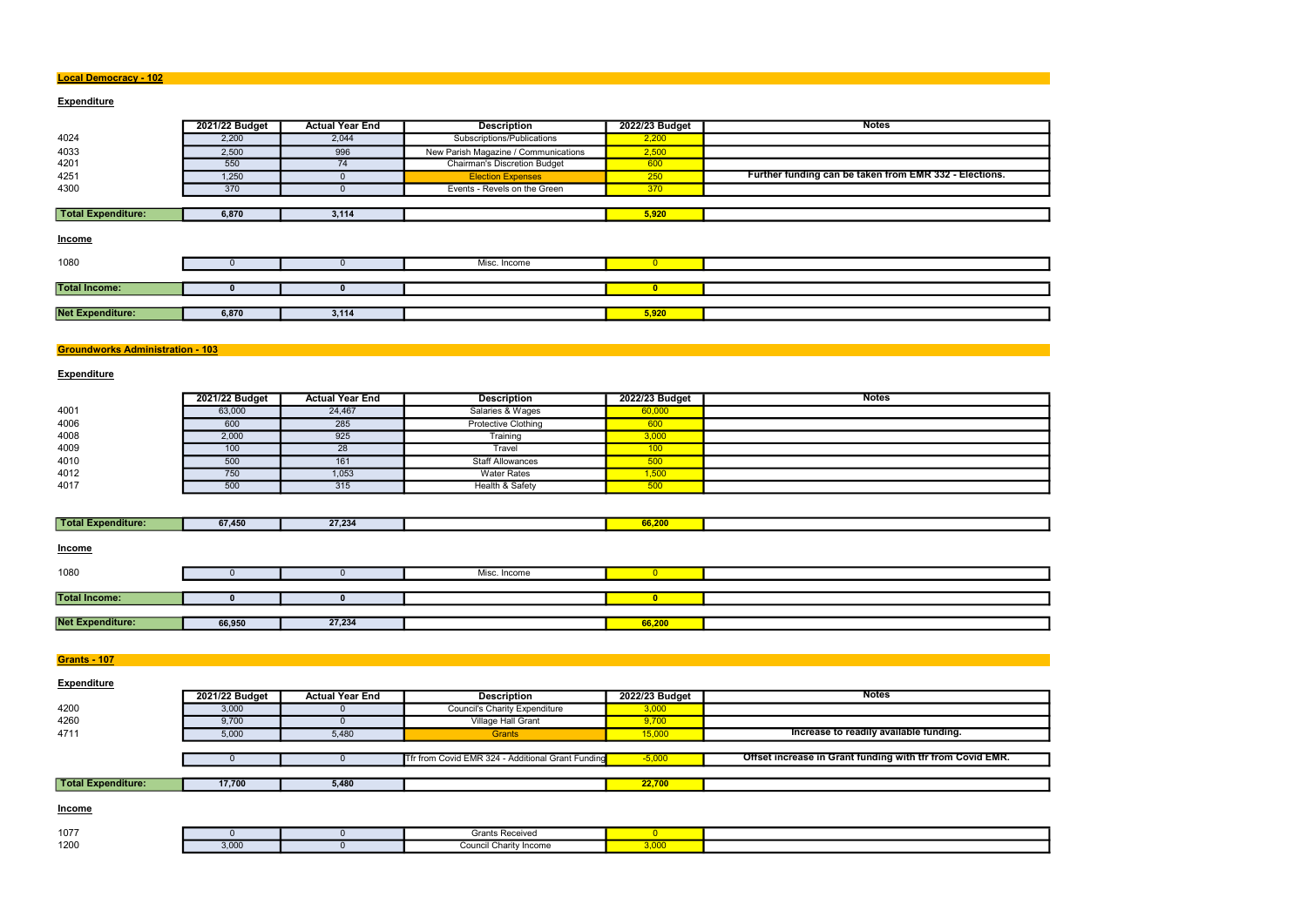| <b>Total Income:</b> | 3,000  |       | 00 <sup>0</sup><br>,uu        |  |
|----------------------|--------|-------|-------------------------------|--|
|                      |        |       |                               |  |
| Net Ex<br>enditure:  | 14,700 | 5,480 | $\mathbf{A}$ and $\mathbf{A}$ |  |

## Capital & Projects - 199

**Expenditure** 

|                           | 2021/22 Budget | <b>Actual Year End</b> | <b>Description</b>                     | 2022/23 Budget  | <b>Notes</b>                             |
|---------------------------|----------------|------------------------|----------------------------------------|-----------------|------------------------------------------|
| 4175                      | $\mathbf{0}$   | $\mathbf{0}$           | Sale of Assets                         | $\overline{0}$  |                                          |
| 4823                      | 4,300          | $\Omega$               | Tfr to Vehicle Repl Fund               | 4,400           |                                          |
| 4824                      | 3,300          | $\Omega$               | Tfr to Equip Repl Fund                 | 3,400           |                                          |
| 4873                      | $\mathbf{0}$   | 19,721                 | Tfr from Vehicle Repl Fund             | $\overline{0}$  |                                          |
| 4874                      | $\mathbf{0}$   | $\Omega$               | Tfr from Equip Repl Fund               | $\overline{0}$  |                                          |
| 4973                      | 50             | $\mathbf{0}$           | <b>Hazel Seeley Award</b>              | 50 <sub>o</sub> |                                          |
| 4906                      | $\mathbf{0}$   | $\Omega$               | <b>Updating Council Office (Plans)</b> | 250             |                                          |
| 4963                      | 32,000         | $-798$                 | <b>Community Safety</b>                | 32,000          | New budget item title. Was PCSO Funding. |
| 4981                      | 11,916         | 5,208                  | Vehicle Leasing                        | 10,098          |                                          |
|                           | $\mathbf{0}$   | $\Omega$               | Depot Extension (Plans)                | $\overline{0}$  |                                          |
| 4986                      | 500            | $\mathbf{0}$           | <b>Archiving Council Records</b>       | 500             |                                          |
|                           |                |                        |                                        |                 |                                          |
|                           | $-11,916$      | N/A                    | Tfr from EMR 324 - Leasing             | $-10,098$       |                                          |
|                           |                |                        |                                        |                 |                                          |
| <b>Total Expenditure:</b> | 40,150         | 24,131                 |                                        | 40,600          |                                          |
| Income                    |                |                        |                                        |                 |                                          |
| 1080                      | $\mathbf{0}$   | $\Omega$               | Misc. Income                           | $\overline{0}$  |                                          |
|                           |                |                        |                                        |                 |                                          |
| <b>Total Income:</b>      | $\mathbf{0}$   | $\mathbf{0}$           |                                        | $\bullet$       |                                          |
|                           |                |                        |                                        |                 |                                          |
| <b>Net Expenditure:</b>   | 40,150         | 24,131                 |                                        | 40,600          |                                          |
|                           |                |                        |                                        |                 |                                          |
|                           |                |                        | <b>Finance &amp; Administration</b>    |                 |                                          |
|                           |                |                        |                                        |                 |                                          |

| Expenditure            | 228,140   | 117,016    | 248,870   |  |
|------------------------|-----------|------------|-----------|--|
| Income                 | 317,750   | 314,480    | 326,560   |  |
| <b>Net Expenditure</b> | $-89,610$ | $-197,464$ | $-77.690$ |  |
|                        |           |            |           |  |

## Leisure, Events & Environment

# **Open Space Management - 202**

**Expenditure** 

|      | 2021/22 Budget | <b>Actual Year End</b> | <b>Description</b>           | 2022/23 Budget | <b>Notes</b>   |
|------|----------------|------------------------|------------------------------|----------------|----------------|
| 4401 | 500            | 223                    | Refuse/Green Waste Disposal  | 500            |                |
| 4403 |                |                        | Maintenance Contracts        | $\Omega$       |                |
| 4404 | 700            |                        | <b>Equipment Hire</b>        | 700            |                |
| 4405 | 1,500          | 58                     | <b>Equipment Maintenance</b> | 1,500          |                |
| 4406 | 2,000          | 231                    | <b>Equipment Purchased</b>   | 2,000          | Funded by EMR. |
| 4407 | 1,000          | 756                    | Maintenance - LT71 WRK       | 500            |                |
| 4408 | 250            |                        | Maintenance - Tractor        | 250            |                |
| 4409 | 250            | 193                    | Maintenance - Ride on Mower  | 250            |                |
| 4410 | 550            | 194                    | Fly Tipping                  | 550            |                |
|      | 1,500          |                        | Hazardous Waste Removal      | 1,500          |                |
| 4412 | 4,000          | 1,247                  | Grounds Maintenance          | 4,000          |                |
| 4413 | 3,000          | 3,381                  | Vehicle License & Insurance  | 3,000          |                |
| 4414 | 1,400          | 514                    | Fuel & Oil - LT71 WRK        | 1,400          |                |
| 4415 | 860            | 512                    | Fuel & Oil - Groundworks     | 860            |                |

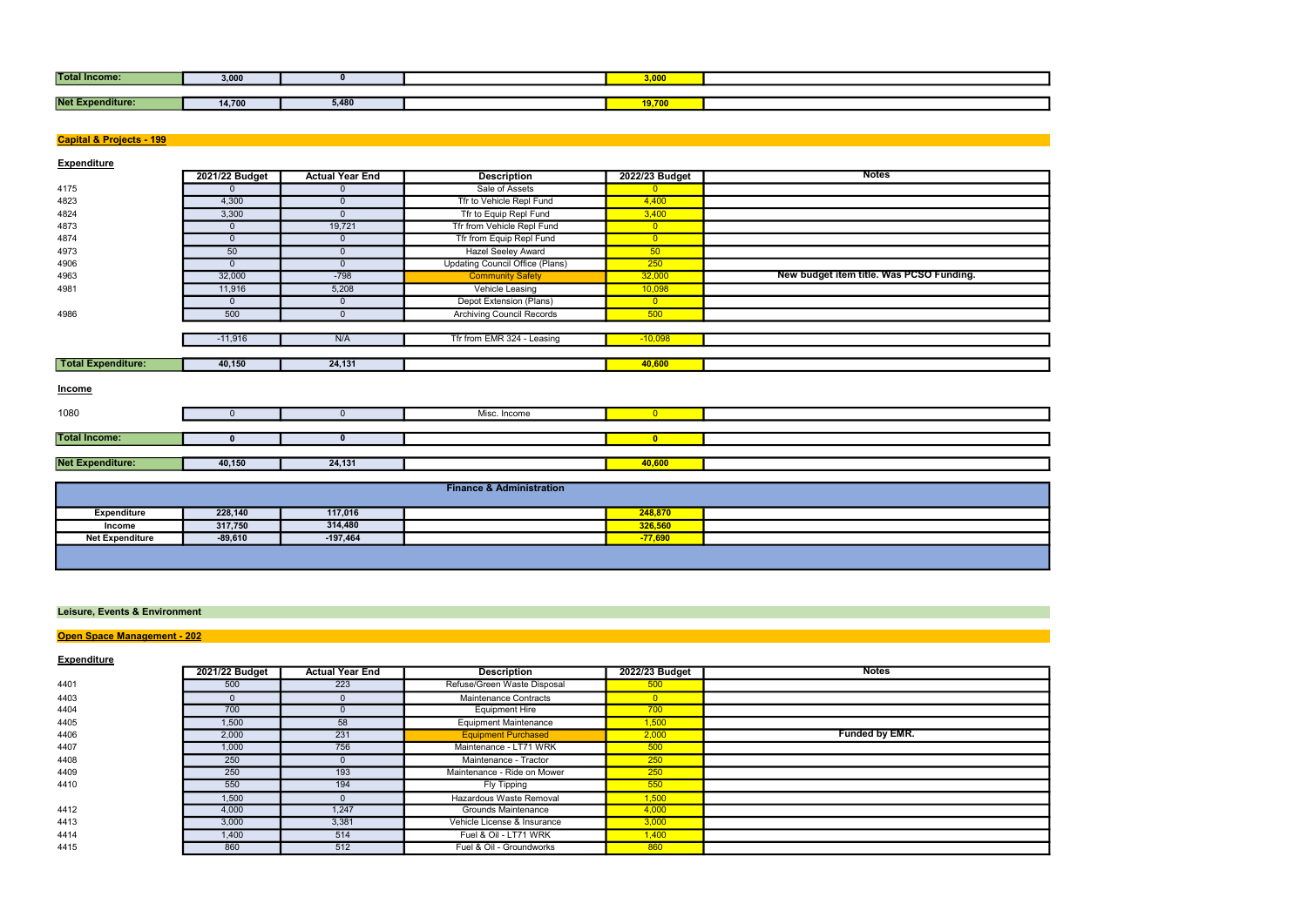|                           |        |       | Tfr from EMR 324 - Equipment Replacement | $-2,000$ |  |
|---------------------------|--------|-------|------------------------------------------|----------|--|
|                           |        |       |                                          |          |  |
| <b>Total Expenditure:</b> | 17,510 | 7,309 |                                          | 15,010   |  |
|                           |        |       |                                          |          |  |
| <b>Net Expenditure:</b>   | 17,510 | 7,309 |                                          | 15,010   |  |

Net Expenditure: 19,050 8,177 22,550

|                           | 0              |                        | Tfr from EMR 324 - Equipment Replacement | $-2,000$       |                                                           |
|---------------------------|----------------|------------------------|------------------------------------------|----------------|-----------------------------------------------------------|
|                           |                |                        |                                          |                |                                                           |
| <b>Total Expenditure:</b> | 17,510         | 7,309                  |                                          | 15,010         |                                                           |
|                           |                |                        |                                          |                |                                                           |
| <b>Net Expenditure:</b>   | 17,510         | 7,309                  |                                          | 15,010         |                                                           |
|                           |                |                        |                                          |                |                                                           |
| Open Spaces & Trees - 203 |                |                        |                                          |                |                                                           |
|                           |                |                        |                                          |                |                                                           |
| <b>Expenditure</b>        |                |                        |                                          |                |                                                           |
|                           | 2021/22 Budget | <b>Actual Year End</b> | <b>Description</b>                       | 2022/23 Budget | <b>Notes</b>                                              |
| 4058                      | 2,000          | $\Omega$               | <b>Woodland Management</b>               | 4,000          | Increase to account for ongoing purchase of new woodland. |
| 4056                      | 250            | $\Omega$               | <b>Street Trees</b>                      | 250            |                                                           |
| 4049                      | 16,000         | 8,177                  | Dog Hygiene                              | 17,000         | £1000 increase.                                           |
| 4049                      | 1,000          | $\Omega$               | Dog Bin Replacements                     | 1,000          |                                                           |
| 4699                      | $\Omega$       | $\Omega$               | Stone's Orchard Fund                     | $\overline{0}$ |                                                           |
|                           | $\Omega$       | $\Omega$               | <b>Wildflower Meadow</b>                 | 500            | Awaiting more detailed quote.                             |
|                           |                |                        |                                          |                |                                                           |
| <b>Total Expenditure:</b> | 19,250         | 8,177                  |                                          | 22,750         |                                                           |
|                           |                |                        |                                          |                |                                                           |
| <b>Income</b>             |                |                        |                                          |                |                                                           |
|                           |                |                        |                                          |                |                                                           |
| 1077                      | $\Omega$       |                        | <b>Grants Received</b>                   | $\overline{0}$ |                                                           |
| 1084                      | 200            |                        | Dog Bag Donations                        | 200            |                                                           |
|                           |                |                        |                                          |                |                                                           |
| <b>Total Income:</b>      | 200            | 0                      |                                          | 200            |                                                           |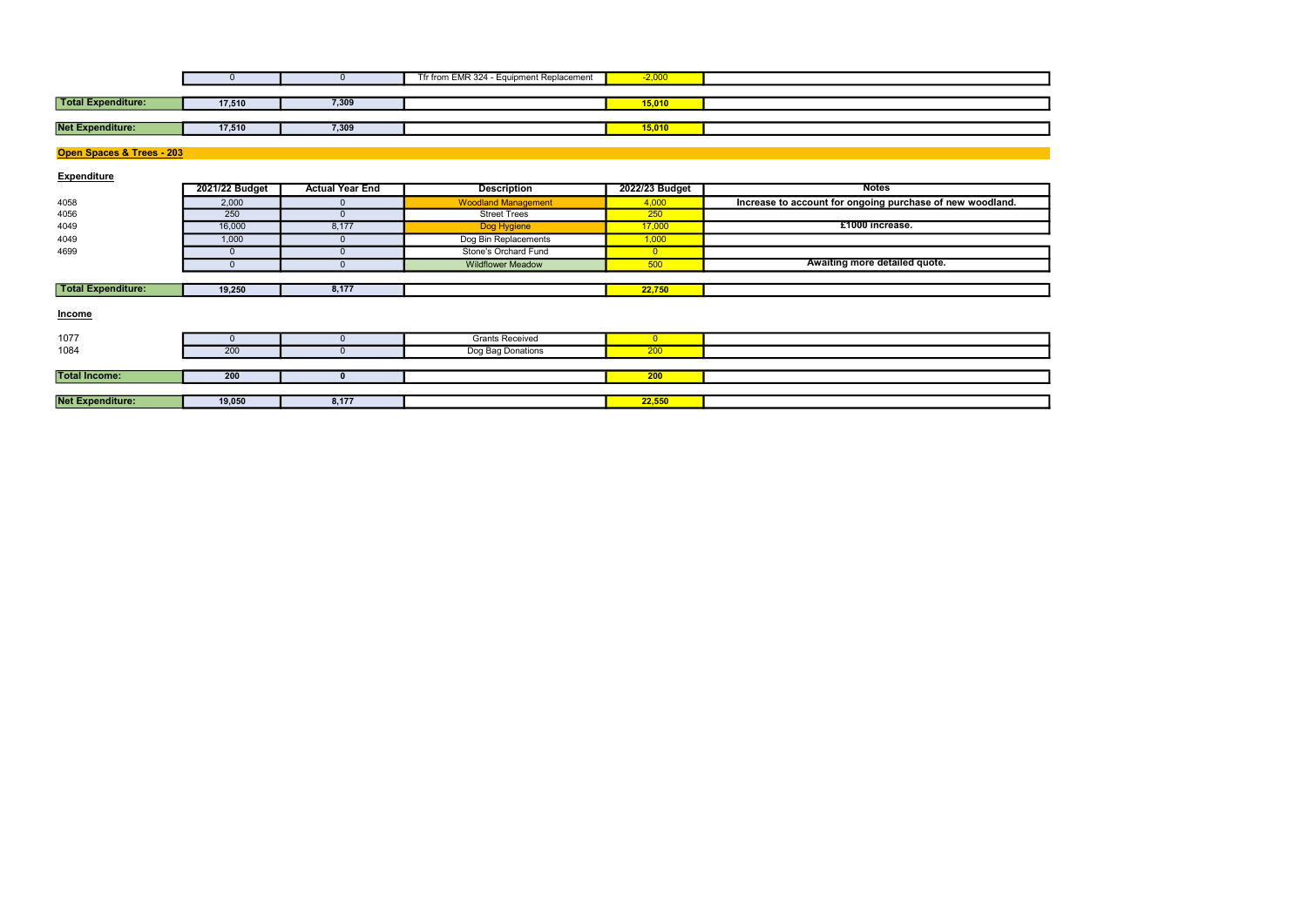#### Events - 211 **Events - 211**

| <b>Expenditure</b>        |                |                        |                                         |                |                                                                                            |
|---------------------------|----------------|------------------------|-----------------------------------------|----------------|--------------------------------------------------------------------------------------------|
|                           | 2021/22 Budget | <b>Actual Year End</b> | <b>Description</b>                      | 2022/23 Budget | <b>Notes</b>                                                                               |
| 4601                      | 100            | $\mathbf{0}$           | <b>Xmas Lighting Competition</b>        | 100            |                                                                                            |
| 4602                      | 250            | $\overline{0}$         | <b>Quiz Night</b>                       | 250            |                                                                                            |
| 4605                      | 11,000         | 5,545                  | Christmas Lights                        | 11,000         |                                                                                            |
| 4610                      | 8,000          | $\mathbf{0}$           | Fireworks on Green                      | 8,000          |                                                                                            |
| 4611                      | 1,300          | $\mathbf 0$            | Senior Citizens Seaside/Outing          | 1,300          | 1/2 of total cost funded by Covid EMR.                                                     |
| 4615                      | 2,500          | $\Omega$               | Christmas Trees (Library & Green)       | 2,500          |                                                                                            |
| 4617                      | 100            | $\mathbf{0}$           | Wassail                                 | 100            |                                                                                            |
| 4618                      | 700            | 411                    | Dog Show & Apple Day                    | 1,000          |                                                                                            |
| 4619                      | 1,000          | $\overline{0}$         | Local Travel Map (Business Festival)    | 500            |                                                                                            |
| 4623                      | 1,500          | $\overline{0}$         | Remembrance Day Event                   | 500            |                                                                                            |
| 4622                      | 400            | $\mathbf{0}$           | Poppies on The Green                    | 400            |                                                                                            |
| 4631                      | 1,500          | $\overline{0}$         | <b>Home &amp; Produce Show</b>          | $\overline{0}$ | Group have funding for next event already as funds allocated this year has not been spent. |
| 4634                      | 5,500          | $\Omega$               | <b>Revels &amp; Croxfest</b>            | 5,500          | Next year's event to funded from Covid EMR.                                                |
| 4635                      | 650            | $\mathbf 0$            | Senior Citizens Xmas Trip               | 650            |                                                                                            |
| 4636                      | 500            | $\overline{0}$         | <b>History Project</b>                  | 500            |                                                                                            |
| 4637                      | 500            | $\mathbf{0}$           | <b>General Ranger Events</b>            | 500            | 1/2 of total cost funded by Covid EMR.                                                     |
| 4638                      | 500            | $\overline{0}$         | <b>French Market</b>                    | 500            |                                                                                            |
| 4639                      | 500            | $\mathbf{0}$           | <b>VE Day 2020</b>                      | $\overline{0}$ |                                                                                            |
| 4632                      | 500            | $\mathbf{0}$           | Peace Picnic                            | 500            |                                                                                            |
| 4626                      | 350            | $\mathbf{0}$           | Infant School Sun Flower Comp           | 350            |                                                                                            |
| 4628                      | 1.000          | $\overline{34}$        | <b>Promotional materials</b>            | 1,000          |                                                                                            |
| 4629                      | 1,000          | 69                     | Allotment for Preschool children        | 1,000          |                                                                                            |
| 4625                      | 300            | 42                     | Easter Egg Hunt (Stones Orchard)        | 350            |                                                                                            |
| 4633                      | 250            | $\overline{0}$         | <b>Pumpkin Carving</b>                  | 250            |                                                                                            |
|                           | N/A            | N/A                    | <b>Earth Day</b>                        | 1,000          | New item. Funded from Covid EMR.                                                           |
|                           | N/A            | N/A                    | <b>Table Tennis Competition</b>         | 250            | New item. See separate budget proposal.                                                    |
|                           | N/A            | N/A                    | <b>Art Exhibition &amp; Competition</b> | 500            | New item. See LEE Committee Meeting of 02/11/21.                                           |
|                           | N/A            | N/A                    | Find the Gnome!                         | 280            | New item. See separate budget proposal.                                                    |
|                           |                |                        |                                         |                |                                                                                            |
|                           | $\mathbf 0$    | $\mathbf 0$            | Tfr from EMR 344 - Covid Reserve        | $-7,350$       | Required funding for Revels / Croxfest / Earth Day / Seaside Outing /<br>Ranger event      |
|                           |                |                        |                                         |                |                                                                                            |
| <b>Total Expenditure:</b> | 39,900         | 6,101                  |                                         | 31,430         |                                                                                            |
| <b>Income</b>             |                |                        |                                         |                |                                                                                            |
| 1077                      | $\mathbf{0}$   | $\mathbf 0$            | <b>Grants &amp; Donations Received</b>  |                |                                                                                            |
| 1080                      | $\Omega$       | $\mathbf{0}$           | Misc. Income                            |                |                                                                                            |
|                           |                |                        |                                         |                |                                                                                            |
| <b>Total Income:</b>      | $\mathbf{0}$   | $\mathbf{0}$           |                                         | $\mathbf{0}$   |                                                                                            |
|                           |                |                        |                                         |                |                                                                                            |
| <b>Net Expenditure:</b>   | 39,900         | 6,101                  |                                         | 31,430         |                                                                                            |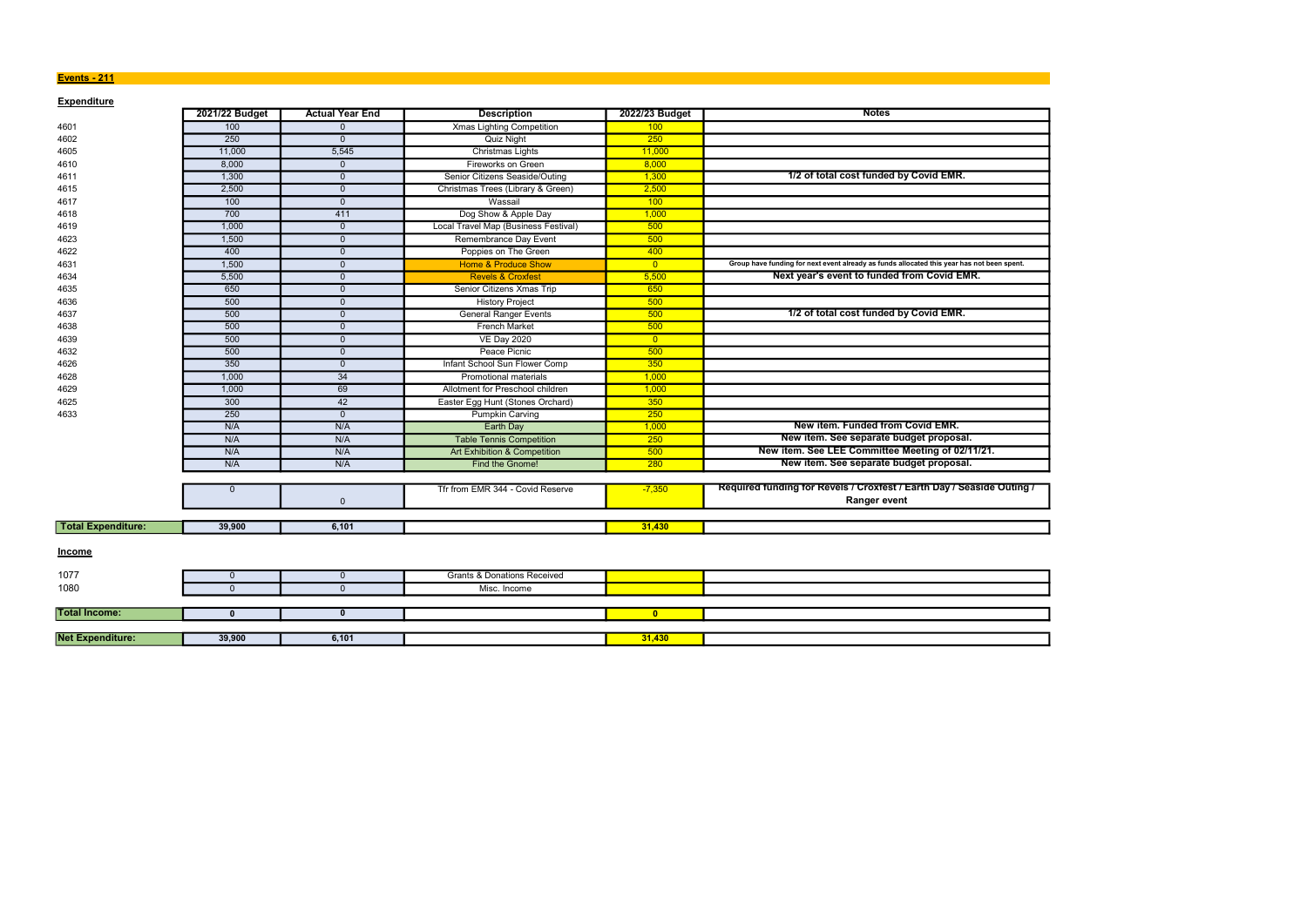| <b>MSC Barton Way - 221</b> |  |
|-----------------------------|--|
|-----------------------------|--|

| <b>MOC DATION WAY - ZZT</b> |                |                        |                                     |                |                                             |
|-----------------------------|----------------|------------------------|-------------------------------------|----------------|---------------------------------------------|
| <b>Expenditure</b>          |                |                        |                                     |                |                                             |
|                             | 2021/22 Budget | <b>Actual Year End</b> | <b>Description</b>                  | 2022/23 Budget | <b>Notes</b>                                |
| 4042                        | 200            | 13                     | <b>Equipment Maintenance</b>        | 200            |                                             |
|                             |                |                        |                                     |                |                                             |
| <b>Total Expenditure:</b>   | 200            | 13                     |                                     | 200            |                                             |
| Income                      |                |                        |                                     |                |                                             |
| 1077                        |                |                        | <b>TRDC Contribution to Repairs</b> |                | TRDC should contribute 2/3 of repair costs. |
|                             |                |                        |                                     |                |                                             |
| <b>Total Income:</b>        |                |                        |                                     |                |                                             |
|                             |                |                        |                                     |                |                                             |
| <b>Net Expenditure:</b>     | 200            | 13                     |                                     | 200            |                                             |
|                             |                |                        |                                     |                |                                             |

# **Capital & Projects - 299**

| <b>Expenditure</b>        |                |                        |                                      |                |                                                                                   |
|---------------------------|----------------|------------------------|--------------------------------------|----------------|-----------------------------------------------------------------------------------|
|                           | 2021/22 Budget | <b>Actual Year End</b> | <b>Description</b>                   | 2022/23 Budget | <b>Notes</b>                                                                      |
| 4932                      | 500            | $\Omega$               | <b>War Memorial</b>                  | 500            |                                                                                   |
| 4934                      | 500            | $\Omega$               | Flowers 4 Croxley                    | $\overline{0}$ | Now part of Croxley Green Beautification - see below.                             |
| 4969                      | 500            |                        | <b>Canal Adoption Scheme</b>         | 500            |                                                                                   |
| 4940                      | 1,200          |                        | <b>Christmas Market</b>              | 1,200          |                                                                                   |
| 4975                      | $\Omega$       | $\Omega$               | Defibrillators - New                 | 1,500          | Purchase of 1 defibrillator & related installation costs.                         |
| 4976                      | 1,500          | 87                     | Defibrillators - Maintenance         | 1,700          |                                                                                   |
|                           |                |                        | <b>Recycling - New</b>               | 250            |                                                                                   |
| 4979                      | 500            | $\Omega$               | <b>Croxley Green Beautification</b>  | 1,000          | Newly combined Flowers 4 Croxley & beautification budget item. Funded by EMR 352. |
|                           |                |                        |                                      |                |                                                                                   |
|                           | $\mathbf{0}$   | $\Omega$               | Tfr from EMR 352 - CG Beautification | $-1,000$       |                                                                                   |
|                           |                |                        |                                      |                |                                                                                   |
| <b>Total Expenditure:</b> | 4,700          | 87                     |                                      | 5,650          |                                                                                   |
|                           |                |                        |                                      |                |                                                                                   |
| <b>Income</b>             |                |                        |                                      |                |                                                                                   |
| 1080                      | $\Omega$       | $\Omega$               | Misc. Income                         | $\overline{0}$ |                                                                                   |
|                           |                |                        |                                      |                |                                                                                   |
| <b>Total Income:</b>      | $\Omega$       |                        |                                      | $\overline{0}$ |                                                                                   |
|                           |                |                        |                                      |                |                                                                                   |
| <b>Net Expenditure:</b>   | 4,700          | 87                     |                                      | 5,650          |                                                                                   |
|                           |                |                        |                                      |                |                                                                                   |

| <b>Leisure, Event &amp; Environment</b> |        |        |  |        |  |  |
|-----------------------------------------|--------|--------|--|--------|--|--|
| Expenditure                             | 81,560 | 21,687 |  | 75,040 |  |  |
| Income                                  | 200    |        |  | 200    |  |  |
| <b>Net Expenditure</b>                  | 81,360 | 21,687 |  | 74,840 |  |  |
|                                         |        |        |  |        |  |  |

## Planning & Development

# Roads & Street Furniture -301

| $1.0440$ $\sigma$ $0.1001$ $1.0111$ |                |                        |                                           |                |              |
|-------------------------------------|----------------|------------------------|-------------------------------------------|----------------|--------------|
| <b>Expenditure</b>                  |                |                        |                                           |                |              |
|                                     | 2021/22 Budget | <b>Actual Year End</b> | <b>Description</b>                        | 2022/23 Budget | <b>Notes</b> |
| 4043                                | 250            |                        | Salt Bins/Salt                            | 250            |              |
| 4047                                | 1,000          |                        | Footpath Maintenance                      | 1,000          |              |
| 4050                                | 100            |                        | <b>Bus Shelters</b>                       |                |              |
|                                     |                |                        |                                           |                |              |
| 1077                                | $-1,000$       |                        | <b>CMS Grant for Footpath Maintenance</b> | $-1,000$       |              |
|                                     |                |                        |                                           |                |              |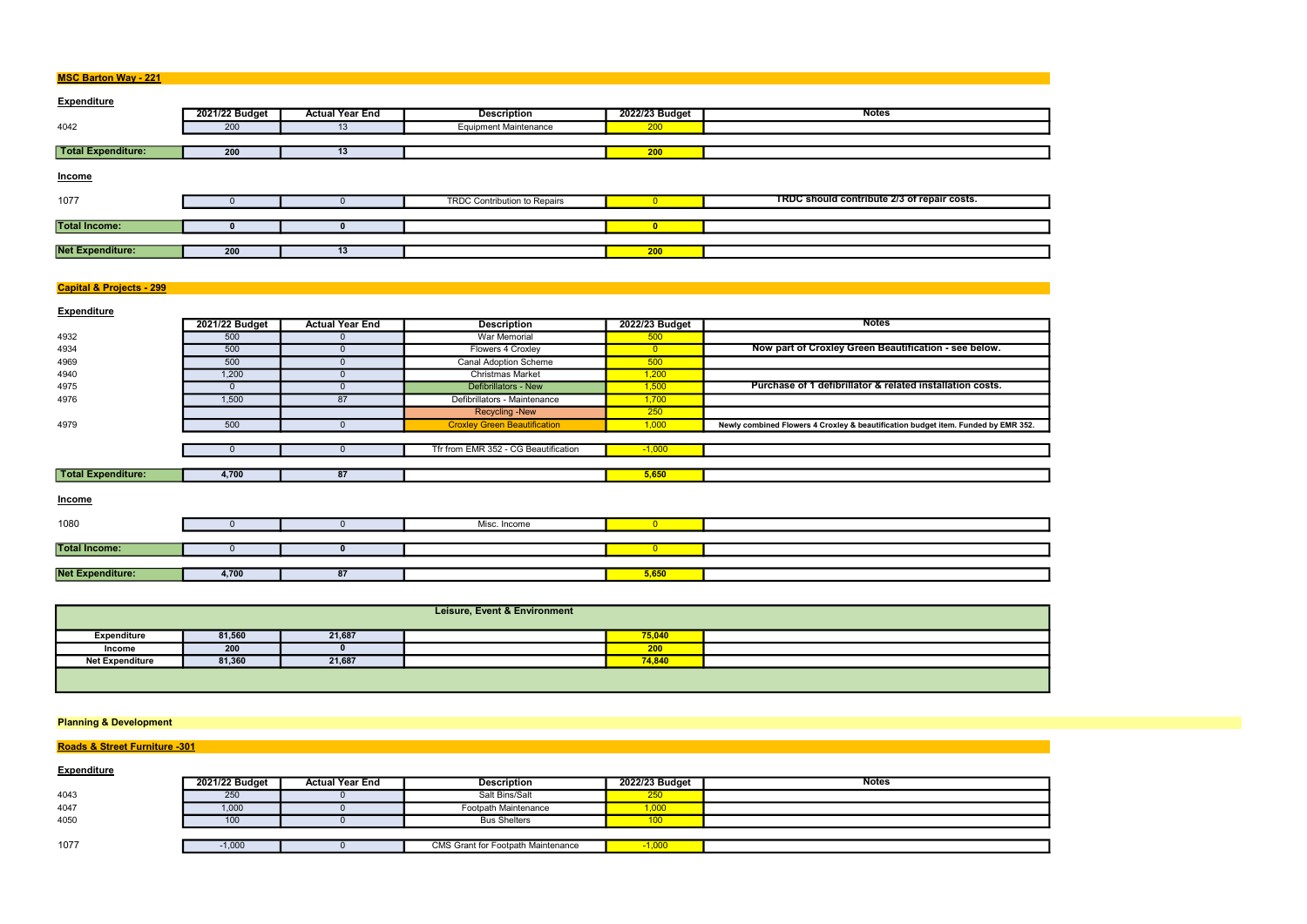| <b>Total F</b><br>diture: | 350 |  | $- - -$<br><u>JJJ</u> |  |
|---------------------------|-----|--|-----------------------|--|
|                           |     |  |                       |  |
| Net Ex<br>enditure:       | 350 |  | $- - -$<br><u>wuu</u> |  |

| <b>Community Bus - 302</b>          |                |                        |                                     |                |                                          |
|-------------------------------------|----------------|------------------------|-------------------------------------|----------------|------------------------------------------|
| <b>Expenditure</b>                  |                |                        |                                     |                |                                          |
|                                     | 2021/22 Budget | <b>Actual Year End</b> | <b>Description</b>                  | 2022/23 Budget | <b>Notes</b>                             |
| 4702                                | 7,400          | 2,660                  | <b>Community Bus</b>                | 8,000          |                                          |
|                                     |                |                        |                                     |                |                                          |
|                                     | $\mathbf 0$    | $\mathbf 0$            | Tfr from EMR 344 - Covid Reserve    | $-4,000$       |                                          |
|                                     |                |                        |                                     |                |                                          |
| <b>Total Expenditure:</b>           | 7,400          | 2,660                  |                                     | 4,000          |                                          |
|                                     |                |                        |                                     |                |                                          |
| <b>Net Expenditure:</b>             | 7,400          | 2,660                  |                                     | 4,000          |                                          |
|                                     |                |                        |                                     |                |                                          |
| <b>Capital &amp; Projects - 399</b> |                |                        |                                     |                |                                          |
|                                     |                |                        |                                     |                |                                          |
| <b>Expenditure</b>                  | 2021/22 Budget | <b>Actual Year End</b> | <b>Description</b>                  | 2022/23 Budget | <b>Notes</b>                             |
| 4965                                | 500            | $\mathbf{0}$           | Neighbourhood Plan Development      | 500            |                                          |
|                                     | N/A            | N/A                    | <b>Consultancy Fees</b>             | 1,000          | New item.                                |
|                                     | N/A            | N/A                    | <b>Sustainability Actions</b>       | 1,000          | New item.                                |
|                                     | N/A            | N/A                    | <b>Resilience Actions</b>           | 1,000          | New item.                                |
| 4977                                | $\mathbf 0$    | 1,392                  | Community Infrastructure Levy (CIL) | 15,250         | Amount of CIL to be spent by April 2023. |
|                                     |                |                        |                                     |                |                                          |
|                                     | $\mathbf 0$    | $\mathbf 0$            | Tfr from EMR 337 - CIL Fund         | $-15,250$      |                                          |
|                                     |                |                        |                                     |                |                                          |
| <b>Total Expenditure:</b>           | 500            | 1,392                  |                                     | 3,500          |                                          |
|                                     |                |                        |                                     |                |                                          |
| Income                              |                |                        |                                     |                |                                          |
|                                     |                |                        |                                     |                |                                          |
| 1091                                | $\mathbf{0}$   | $\mathbf{0}$           | Community Infrastructure Levy       | $\overline{0}$ |                                          |
|                                     |                |                        |                                     |                |                                          |
| <b>Total Income:</b>                | $\mathbf{0}$   | $\mathbf{0}$           |                                     | $\bullet$      |                                          |
|                                     |                |                        |                                     |                |                                          |
| <b>Net Expenditure:</b>             | 500            | 1,392                  |                                     | 3,500          |                                          |
|                                     |                |                        |                                     |                |                                          |
|                                     |                |                        | <b>Planning &amp; Development</b>   |                |                                          |
| <b>Expenditure</b>                  | 8,250          | 4,052                  |                                     | 7,850          |                                          |
| Income                              | $\mathbf{0}$   | $\mathbf{0}$           |                                     | $\bullet$      |                                          |
| <b>Net Expenditure</b>              | 8,250          | 4,052                  |                                     | 7,850          |                                          |

| <b>Contract Contract Contract Contract Contract Contract Contract Contract Contract Contract Contract Contract C</b> |  |
|----------------------------------------------------------------------------------------------------------------------|--|
|                                                                                                                      |  |
|                                                                                                                      |  |
|                                                                                                                      |  |
|                                                                                                                      |  |
|                                                                                                                      |  |
|                                                                                                                      |  |
|                                                                                                                      |  |
|                                                                                                                      |  |
|                                                                                                                      |  |
|                                                                                                                      |  |
|                                                                                                                      |  |
|                                                                                                                      |  |
|                                                                                                                      |  |
|                                                                                                                      |  |
|                                                                                                                      |  |
|                                                                                                                      |  |
|                                                                                                                      |  |
|                                                                                                                      |  |
|                                                                                                                      |  |
|                                                                                                                      |  |
|                                                                                                                      |  |
|                                                                                                                      |  |
|                                                                                                                      |  |
|                                                                                                                      |  |
|                                                                                                                      |  |
|                                                                                                                      |  |
|                                                                                                                      |  |
|                                                                                                                      |  |
|                                                                                                                      |  |
|                                                                                                                      |  |
|                                                                                                                      |  |
|                                                                                                                      |  |
|                                                                                                                      |  |
|                                                                                                                      |  |
|                                                                                                                      |  |
|                                                                                                                      |  |